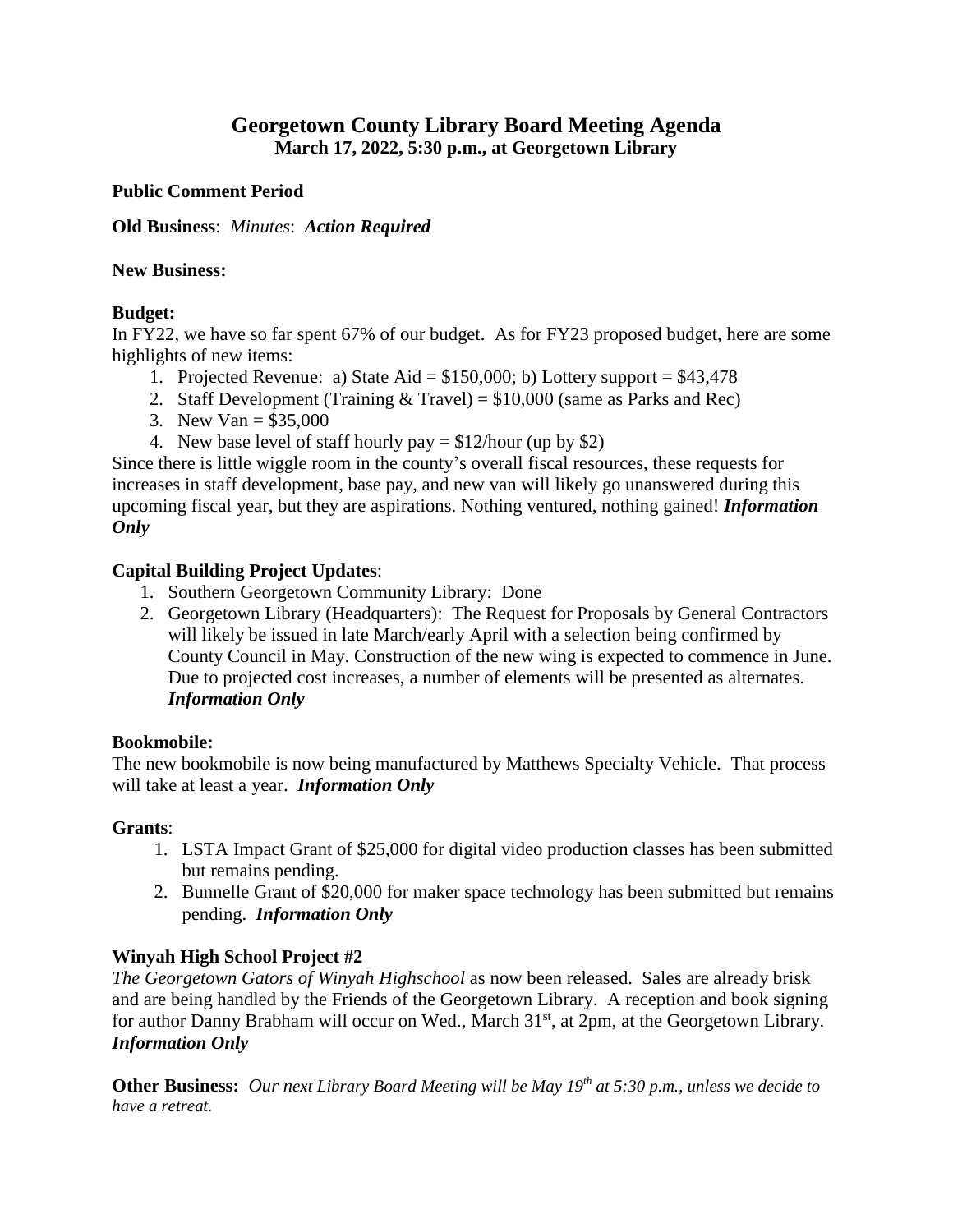## **Directors Report** (as of 3-11-2022)

- Budget: Already presented
- Statistics: Figures for the last two months will be shared at the Library Board meeting.
- Meetings:

The Library Director participated in the annual meeting of the Directors of the Palmetto Library Consortium on March  $11<sup>th</sup>$ . There were some interesting new developments.

- Public Speaking: On March  $1<sup>st</sup>$ , the Library Director taught a Zoom class to library school students of the University of North Carolina at Greensboro. He spoke about Emergency Operations before, during, and after disasters. On March  $3<sup>rd</sup>$ , he mentored a library school student from another university regarding the topic of legislative advocacy.
- Grants: Already presented
- Other:
	- 1. Community Yard Sale by the Friends of the Georgetown Library, Saturday, March  $19<sup>th</sup>$ , 7 a.m. set up with start at 8 a.m. The early bird gets the worm!
	- 2. Danny Brabham reception and book signing, March  $23<sup>rd</sup>$ , 2 p.m., at the Georgetown Library.
	- 3. Shushcon, our expo of gaming and geekery at the Waccamaw Library, March  $25<sup>th</sup>$  $-27<sup>th</sup>$ .
	- 4. State Aid Campaign is going well. Details will be shared at the Library Board meeting.
	- 5. Women & Men of Georgetown County Project: Recommencing after a 20-year pause.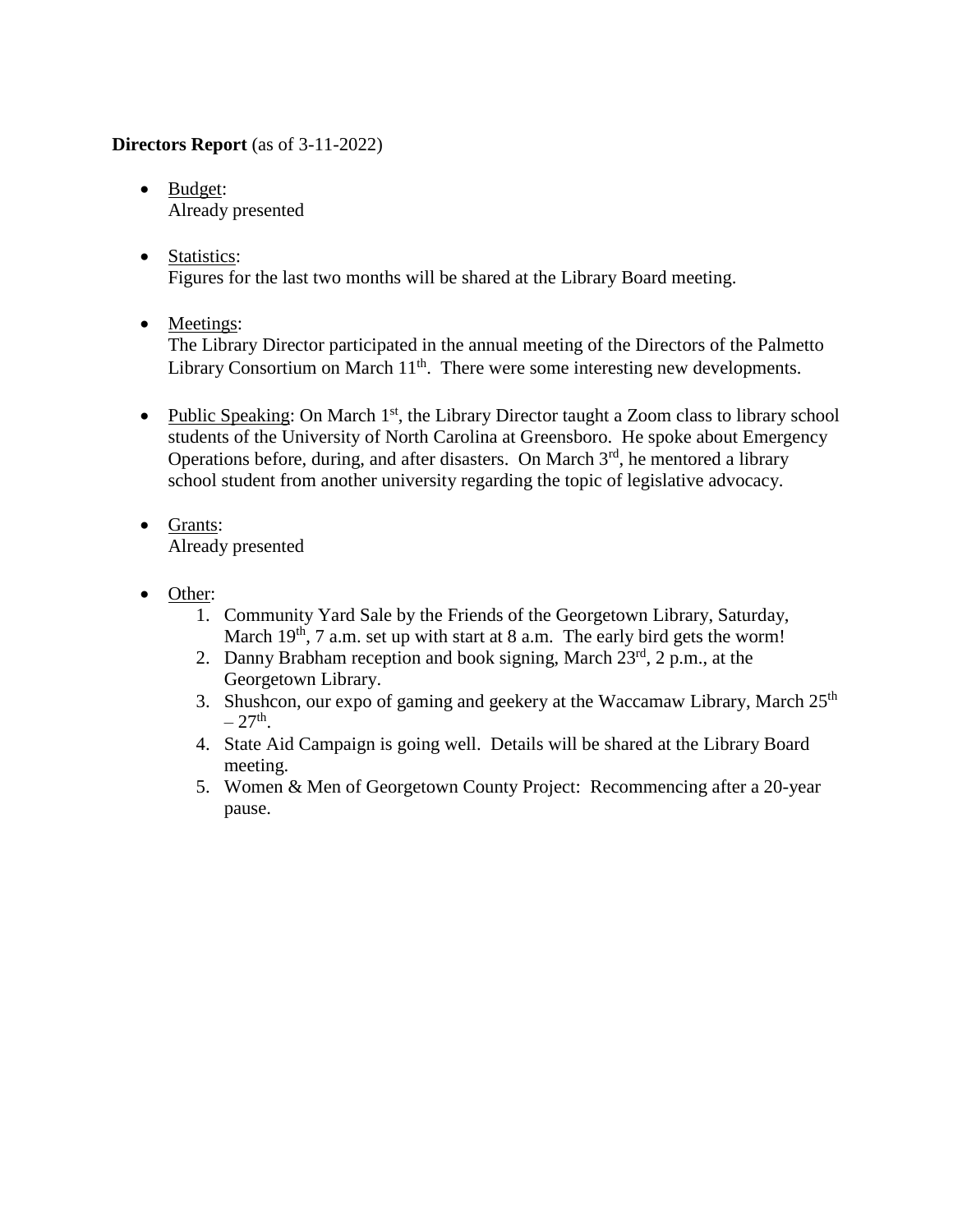| 010.501 - General Fund, Library Fiscal Year: 2022 |                                    |                             |                       |                        |                                 |                          |                                    |
|---------------------------------------------------|------------------------------------|-----------------------------|-----------------------|------------------------|---------------------------------|--------------------------|------------------------------------|
|                                                   |                                    |                             | <b>Amended Budget</b> | Encumbrances           | Expenses                        | <b>Remaining Balance</b> | % Used                             |
|                                                   |                                    |                             | \$2,249,291.00        | \$5,895.48             | \$1,501,268.74                  | \$742,126.78             | 67%                                |
| <b>Account Number</b>                             | <b>O</b> Description               | Adopted Budget<br>$\bullet$ | <b>Amended Budget</b> | $\bullet$ Encumbrances | $\bullet$ Expenses<br>$\bullet$ | <b>Remaining Balance</b> | <b>O</b> Percent Used<br>$\bullet$ |
| 50101                                             | <b>Salaries</b>                    | \$1,092,700.00              | \$1,092,700.00        | \$0.00                 | \$751,922.83                    | \$340,777.17             | 69%                                |
| 50105                                             | Part-Time                          | \$377,000.00                | \$377,000.00          | \$0.00                 | \$221,746.89                    | \$155,253.11             | 59%                                |
| 50106                                             | Overtime-Regular Pay               | \$0.00                      | \$0.00                | \$0.00                 | \$0.00                          | \$0.00                   | $^{++}$                            |
| 50107                                             | Overtime-Premium Pay               | \$0.00                      | \$0.00                | \$0.00                 | \$0.00                          | \$0.00                   | $^{+++}$                           |
| 50201                                             | Health Insurance                   | \$0.00                      | \$0.00                | \$0.00                 | \$0.00                          | \$0.00                   | $^{+++}$                           |
| 50203                                             | Payroll Taxes                      | \$109,300.00                | \$109,300.00          | \$0.00                 | \$71,251.19                     | \$38,048.81              | 65%                                |
| 50205                                             | <b>State Retirement</b>            | \$257,400.00                | \$257,400.00          | \$0.00                 | \$156,387.40                    | \$101,012.60             | 61%                                |
| 50209                                             | <b>Health Insurance Allowanc</b>   | \$0.00                      | \$0.00                | \$0.00                 | \$961.20                        | ( \$961.20)              | $^{+++}$                           |
| 50301                                             | <b>Office Supplies</b>             | \$5,000.00                  | \$5,000.00            | \$860.27               | \$2,498.34                      | \$1,641.39               | 67%                                |
| 50304                                             | Non-Capital Assets                 | \$5,500.00                  | \$5,500.00            | \$58.40                | \$61,289.81                     | (S55, 848, 21)           | 1115%                              |
| 50305                                             | Postage                            | \$3,300.00                  | \$3,300.00            | \$0.00                 | \$2,898.95                      | \$401.05                 | 88%                                |
| 50307                                             | Fuel, Oil & Tires                  | \$3,000.00                  | \$3,000.00            | \$0.00                 | \$2,714.83                      | \$285.17                 | 90%                                |
| 50309                                             | Veh/Equip M&R-NonContract          | \$3,500.00                  | \$3,500.00            | \$0.00                 | \$1,084.12                      | \$2,415.88               | 31%                                |
| 50310                                             | Veh/Equip M&R-Contract             | \$4,446.00                  | \$4,446.00            | \$0.00                 | \$2,879.90                      | \$1,566.10               | 65%                                |
| 50313                                             | <b>Special Supplies</b>            | \$22,200.00                 | \$22,200.00           | \$0.00                 | \$13,449.87                     | \$8,750.13               | 61%                                |
| 50320                                             | <b>Safety Supplies</b>             | \$100.00                    | \$100.00              | \$0.00                 | \$0.00                          | \$100.00                 | 0%                                 |
| 50327                                             | Housewares                         | \$9,093.00                  | \$9,093.00            | \$176.91               | \$1,542.21                      | \$7,373.88               | 19%                                |
| 50329                                             | <b>Books</b>                       | \$103,912.00                | \$103,022.00          | \$0.00                 | \$26,341.89                     | \$76,680.11              | 26%                                |
| 50401                                             | Telephone-Local                    | \$15,708.00                 | \$15,708.00           | \$0.00                 | \$6,295.52                      | \$9,412.48               | 40%                                |
| 50402                                             | Telephone-Long Distance            | \$500.00                    | \$500.00              | \$0.00                 | \$148.30                        | \$351.70                 | 30%                                |
| 50403                                             | <b>Utilities</b>                   | \$110,000.00                | \$110,000.00          | \$0.00                 | \$66,138.32                     | \$43,861.68              | 60%                                |
| 50405                                             | Printing                           | \$0.00                      | \$0.00                | \$0.00                 | \$0.00                          | \$0.00                   | $^{+++}$                           |
| 50406                                             | <b>Software Maint Contracts</b>    | \$17,766.00                 | \$18,656.00           | \$0.00                 | \$18,754.98                     | (S98.98)                 | 101%                               |
| 50407                                             | <b>Other Maint Contracts</b>       | \$4,458.00                  | \$4,458.00            | \$0.00                 | \$1,281.00                      | \$3,177.00               | 29%                                |
| 50409                                             | <b>Equipment Repairs</b>           | \$0.00                      | \$0.00                | \$0.00                 | \$0.00                          | \$0.00                   | $^{+++}$                           |
| 50410                                             | Mobile Phones                      | \$1,400.00                  | \$1,400.00            | \$0.00                 | \$3,252.90                      | (\$1,852.90)             | 232%                               |
| 50411                                             | <b>Building &amp; Ground Maint</b> | \$18,622.00                 | \$18,622.00           | \$4,799.90             | \$14,699.78                     | (S877.68)                | 105%                               |
| 50413                                             | <b>Fleet Insurance</b>             | \$4,400.00                  | \$4,400.00            | \$0.00                 | \$5,201.20                      | (S801.20)                | 118%                               |
| 50414                                             | <b>Equipment Maint Contracts</b>   | \$16,802.00                 | \$16,802.00           | \$0.00                 | \$16,801.73                     | \$0.27                   | 100%                               |
| 50417                                             | Building & Content Ins.            | \$36,000.00                 | \$36,000.00           | \$0.00                 | \$36,268.42                     | (S268.42)                | 101%                               |
| 50425                                             | <b>Rent Lease</b>                  | \$13,004.00                 | \$13,004.00           | \$0.00                 | \$9,101.97                      | \$3,902.03               | 70%                                |
| 50430                                             | Lease Purchase Payment             | \$0.00                      | \$0.00                | \$0.00                 | \$0.00                          | \$0.00                   | $^{+++}$                           |
| 50431                                             | <b>Other Professional Serv</b>     | \$6,890.00                  | \$6,890.00            | \$0.00                 | \$2,585.75                      | \$4,304.25               | 38%                                |
| 50433                                             | Advertising                        | \$0.00                      | \$0.00                | \$0.00                 | \$0.00                          | \$0.00                   | $^{+++}$                           |
| 50437                                             | Pest Control                       | \$600.00                    | \$600.00              | \$0.00                 | \$360.00                        | \$240.00                 | 60%                                |
| 50438                                             | Contra Grant-O&M                   | \$0.00                      | \$0.00                | \$0.00                 | \$0.00                          | \$0.00                   | $^{+++}$                           |
| 50439                                             | <b>Computer Services</b>           | \$0.00                      | \$0.00                | \$0.00                 | \$0.00                          | \$0.00                   | $^{+++}$                           |
| 50462                                             | <b>Waste Removal</b>               | \$3,750.00                  | \$3,750.00            | \$0.00                 | \$2,347.66                      | \$1,402.34               | 63%                                |
| 50501                                             | Dues & Publications                | \$1,140.00                  | \$1,140.00            | \$0.00                 | \$773.05                        | \$366.95                 | 68%                                |
| 50507                                             | Training                           | \$450.00                    | \$450.00              | \$0.00                 | \$143.06                        | \$306.94                 | 32%                                |
| 50509                                             | <b>Continuing Education</b>        | \$0.00                      | \$0.00                | \$0.00                 | \$0.00                          | \$0.00                   | $^{++}$                            |
| 50511                                             | Travel & Subsistence               | \$650.00                    | \$650.00              | \$0.00                 | \$0.00                          | \$650.00                 | 0%                                 |
| 50517                                             | <b>Other Operating Expense</b>     | \$400.00                    | \$400.00              | \$0.00                 | \$145.67                        | \$254.33                 | 36%                                |
| 50518                                             | <b>Depreciation Expense</b>        | \$0.00                      | \$0.00                | \$0.00                 | \$0.00                          | \$0.00                   | $^{++}$                            |
| 50525                                             |                                    | \$300.00                    | \$300.00              | \$0.00                 | \$0.00                          | \$300.00                 | 0%                                 |
|                                                   | Park Pass Adjustments              |                             |                       |                        |                                 |                          |                                    |